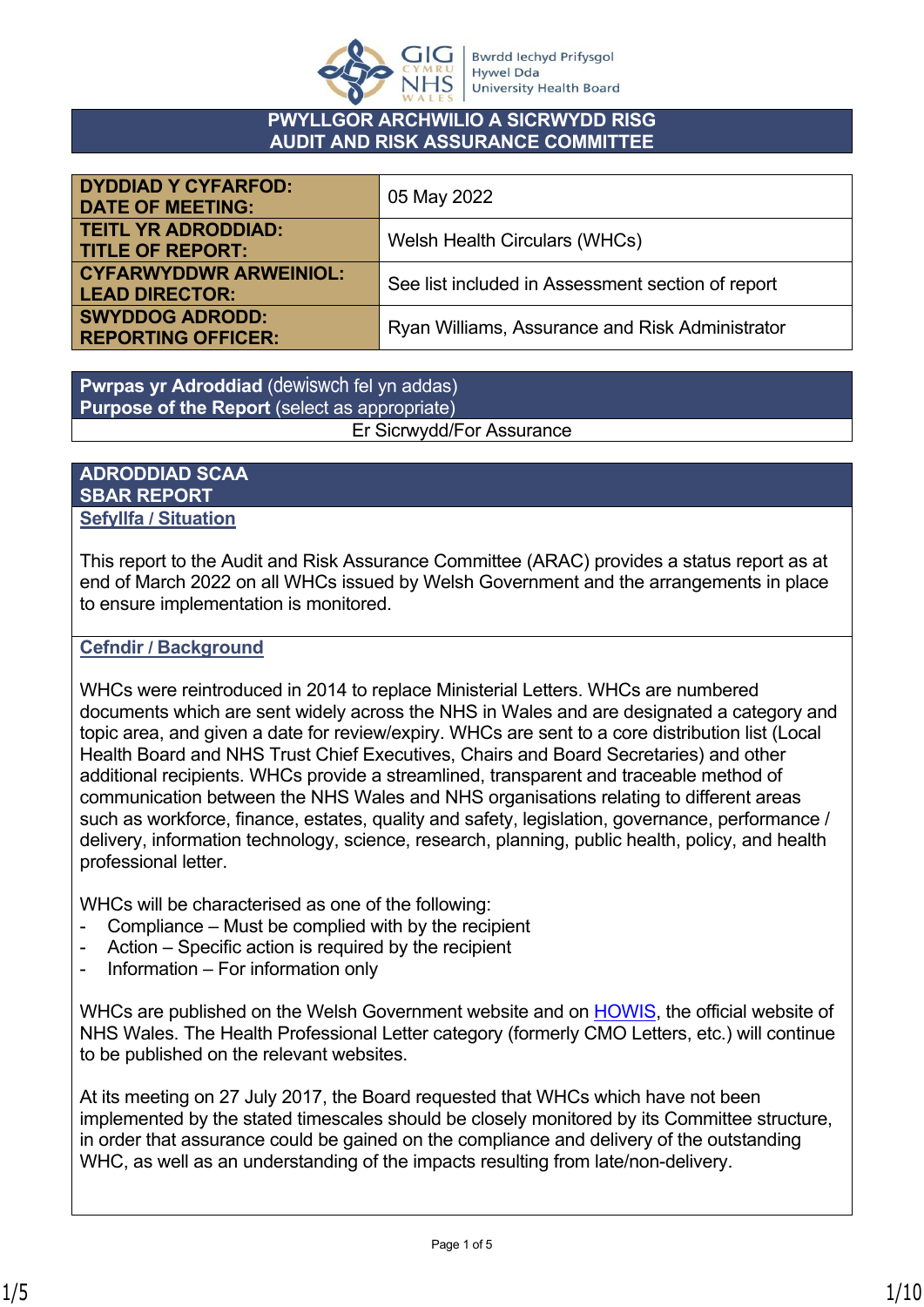### **Asesiad / Assessment**

Appendix A details the WHCs which have been issued since January 2015 and the current status of these against the following RAG rating:

*Red – Not completed/behind schedule Amber – Not completed but on schedule*

Assurance reports are provided to the Board level Committees (Sustainable Resources Committee (SRC), Quality and Safety Experience Committee (QSEC) and Strategic Development and Organisational Development Committee (SDODC)) twice a year. This reporting includes the WHCs closed since the last reporting period as well as those with a RAG rated status of red (i.e. not been implemented within stated timescales) and amber (i.e. in progress but not implemented).

Going forward, further work is planned to strengthen the tracking of WHCs, in that where implementation dates are not provided, the Executive Lead will be asked to provide a plan of action with timescales and whether investment is required.

The table below shows the number of WHCs under each RAG status up until the end of March 2022:

| <b>RAG Rating</b>                      | No. of WHCs |            |
|----------------------------------------|-------------|------------|
| Red (Not completed/behind schedule)    | 5           | See note 1 |
| Amber (Not completed but on schedule)* | 17          |            |
| Green (Completed)                      | 280         |            |
| Total                                  | 302         |            |

\**Some WHCs do not specify a completion/implementation date*. *It is not always clear from the standard cover sheet when a WHC must be implemented by, for example, 007\_2015\_Update on the All Wales position of the EDCIMS ( Emergency Department Clinical Information Management System), was issued in March 2015 with action required immediately, however it is not stated within the WHC by when the implementation of the Emergency Department Clinical Information Management System (EDCIMS) national programme should be fully implemented.*

## *Note 1 - WHCs not been implemented/behind schedule (Red RAG rated)*

The following WHCs have exceeded the stated 'Action Required By' date.

| WHC ref/name:                                                                                                                                                                                                                                                                                                                                                                                                                                                                                                                                                                                                                                           | Date Issued: | <b>Lead Executive:</b>     |
|---------------------------------------------------------------------------------------------------------------------------------------------------------------------------------------------------------------------------------------------------------------------------------------------------------------------------------------------------------------------------------------------------------------------------------------------------------------------------------------------------------------------------------------------------------------------------------------------------------------------------------------------------------|--------------|----------------------------|
| 049-15 Operational Standards for Use of                                                                                                                                                                                                                                                                                                                                                                                                                                                                                                                                                                                                                 | 06/11/2015   | <b>Director of Finance</b> |
| the NHS Number                                                                                                                                                                                                                                                                                                                                                                                                                                                                                                                                                                                                                                          |              |                            |
| <b>Current position:</b>                                                                                                                                                                                                                                                                                                                                                                                                                                                                                                                                                                                                                                |              |                            |
| NHS Number Completion is now being monitored on all the identified systems and<br>reported regularly to IGSC. Progress has been slow since the last update provided<br>regarding making the relevant changes to the systems to comply with the Data<br>Standards Change Notices (DSCN). Some information asset owners have limited ability<br>to change their respective system and methods of capture; work continues to support the<br>Information Asset Owners that do not fall under the National umbrella. Attempts are also<br>being made to inform other potential Information Asset Owners to be aware of this when<br>procuring a new systems. |              |                            |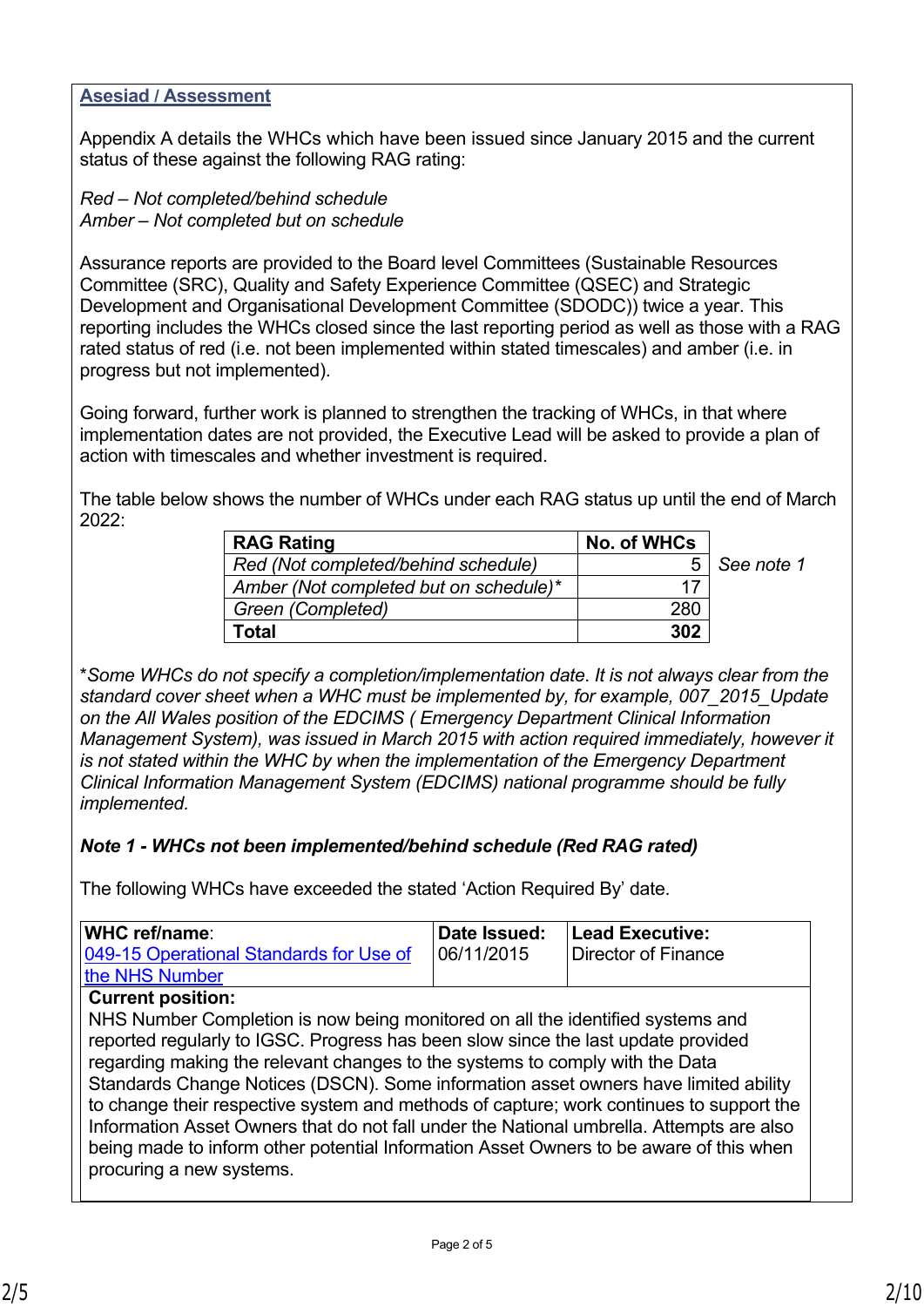Where possible the 6 major NHS systems referenced in the DSCN now comply with the DSCN specification around uses and availability of the NHS number. Some gaps do exist as part of the system functionality, these are being addressed through the national development programmes for each of the systems where appropriate.

Local work has begun to address the other systems (not specifically referenced in the DSCN) as part of the Phase 3 work to ensure those systems also use the NHS number in all ways laid out by the DSCN.

Work is continuing to improve the use of NHS Number within the Health Board. The Informatics Team have been supporting the Quality, Safety & Experience Committee (QSEC), with providing advice to ensure that advice of using the NHS Number as a primary identified should be adopted by all medical and nursing staff.

| WHC ref/name:                                        | Date Issued: | Lead Executive:        |
|------------------------------------------------------|--------------|------------------------|
| 022-16 Principles, Framework and National 06/04/2016 |              | Director of Operations |
| <b>Indicators: Adult In-Patient Falls</b>            |              |                        |

### **Current position:**

Investment is required and has been articulated in the IMTP submission (2 CNS for GGH, 1 for PPH and 1 for WGH). There is very little mitigation if this investment if not approved. The WHC cannot be closed until this investment is made. If funding is not forthcoming in 2022/23, this WHC will be reviewed in March 2023.

# **Datix Risk Reference**: 727

**Current Risk Score:** 12

| Date Issued: | Lead Executive:         |
|--------------|-------------------------|
| 01/02/2018   | Director of Therapies & |
|              | l Health Science l      |
|              |                         |

### **Current position:**

An update on the Hearing Well Project Board action plan was provided to WG in March 2022. All areas are being progressed and a considerable amount is fully implemented but there are some areas that are awaiting outcomes from IMTP submission before they can be progressed any further. It is anticipated that this Framework will be extended to 2023, however no formal confirmation obtained from WG to date.

| Date Issued: | <b>Lead Executive:</b>       |
|--------------|------------------------------|
| 25/07/2018   | Director of Nursing, Quality |
|              | and Patient Experience       |
|              |                              |

### **Current position:**

The short life-working group's initial recommendations now need to be reviewed by the service to agree best location for facility as clinical teams do not deem this to be critical care in BGH. Agreement to draft further options appraisal for discussion at the Ventilation Group prior to the Executive Team scheduled for Quarter 1 2022/23.

The remedial work to the two Positive Pressure Ventilation Lobby rooms (PPVL) facilities in Accident and Emergency, BGH and Critical Care, GGH is now complete. The installation of the Bioquell Isolation Rooms (semi-permanent isolation pods) in Critical Care across the UHB has taken Critical Care to 50% side rooms, increasing single room capacity (albeit not negative pressure).

Air Purifiers have been purchased and are in place across the UHB.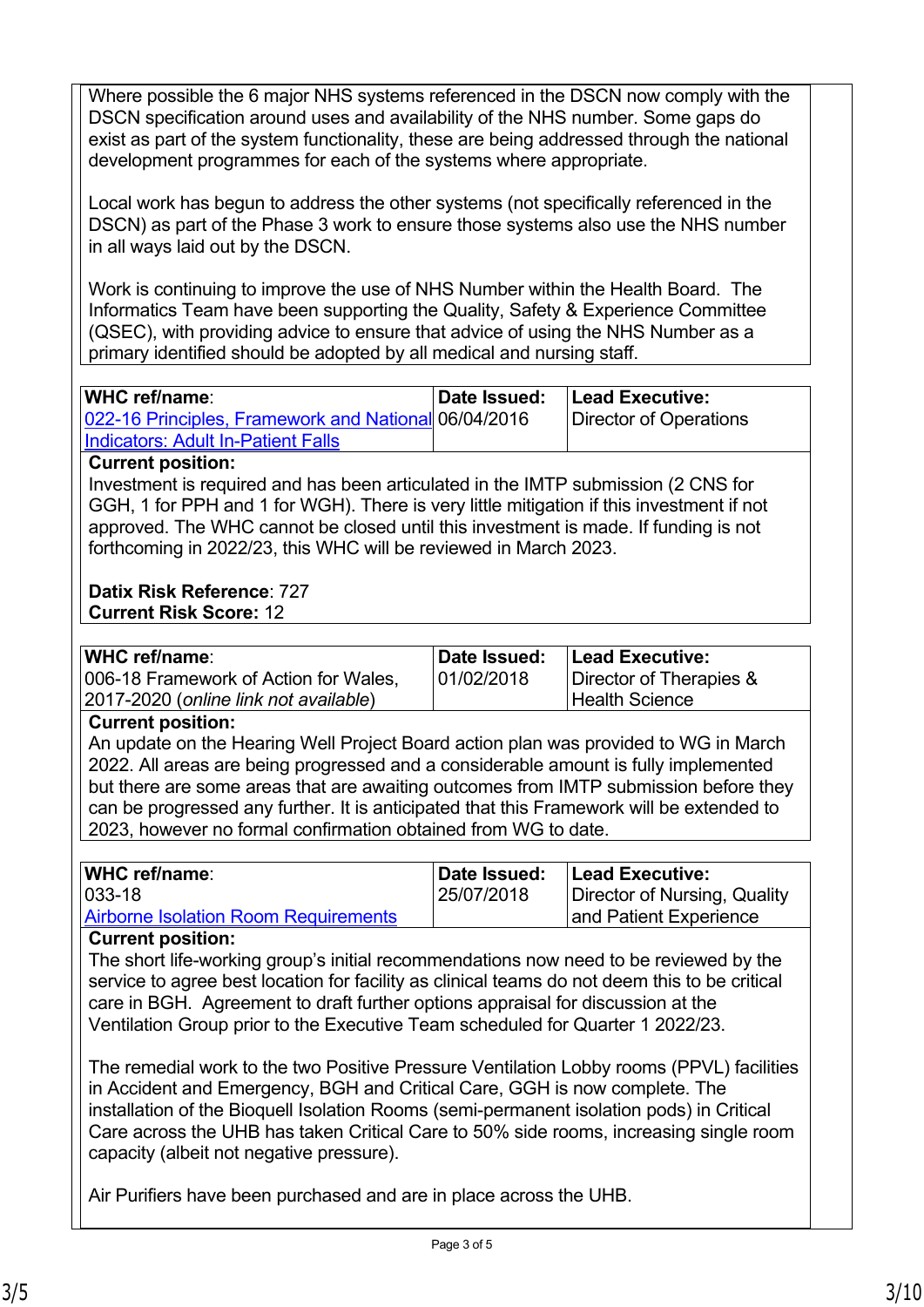Discussions have taken place with the Clinical Teams to agree a plan, however a consensus has not yet been reached. Further work needs to be undertaken with the Strategic Planning team to fully implement this WHC.

### **Datix Risk Reference**: 895 **Current Risk Score:** 15

| WHC ref/name:                     | Date Issued: | <b>Lead Executive:</b>    |
|-----------------------------------|--------------|---------------------------|
| 014-20 Ear Wax Management Primary | 29/09/2020   | Director of Primary Care, |
| <b>Care and Community Pathway</b> |              | Community and Long Term   |
|                                   |              | Care                      |

## **Current position:**

Services continue to be provided, at some GP locations, through services commissioned by the UHB for ear wax management but a new national integrated pathway is to be implemented. Audiology provides wax management for existing NHS hearing aid users.

Each county is now at the planning stage for the introduction of a wax management service (provided by community nurses) so that wax management is provided across the UHB, and regular meetings are being held to monitor progress. Each county is at a different stage of implementation as there have been some issues with approving nursing posts at various band levels (approx. 21WTE ranging from Band 3 to Band 7) are being advertised on Trac.

All 3 County Directors to action and report on progress for a service in their respective County Plans.

The Director of Primary Care, Community and Long Term Care has provided an update to the Welsh Government sensory team in December 2021. Equipment and staffing requirements included in IMTP (awaiting decision).

First point of contact access to audiology services is included in the IMTP 2022/23 submission but no response on approval yet received.

## **Argymhelliad / Recommendation**

The Audit and Risk Assurance Committee is asked to take an assurance that there is a process in place within the University Health Board to monitor the implementation of Welsh Health Circulars.

| <b>Amcanion: (rhaid cwblhau)</b><br>Objectives: (must be completed)                              |                                                                                                                                                                                                                                |  |  |  |  |  |  |  |
|--------------------------------------------------------------------------------------------------|--------------------------------------------------------------------------------------------------------------------------------------------------------------------------------------------------------------------------------|--|--|--|--|--|--|--|
| <b>Committee ToR Reference</b><br>Cyfeirnod Cylch Gorchwyl y Pwyllgor                            | 2.4.1 Review the establishment and maintenance of<br>an effective system of good governance, risk<br>management and internal control across the whole of<br>the organisation's activities, both clinical and non-<br>clinical. |  |  |  |  |  |  |  |
| Cyfeirnod Cofrestr Risg Datix a Sgôr<br>Cyfredol:<br>Datix Risk Register Reference and<br>Score: | Risks to delivery of WHC's should be identified on<br>directorate/service risk registers.                                                                                                                                      |  |  |  |  |  |  |  |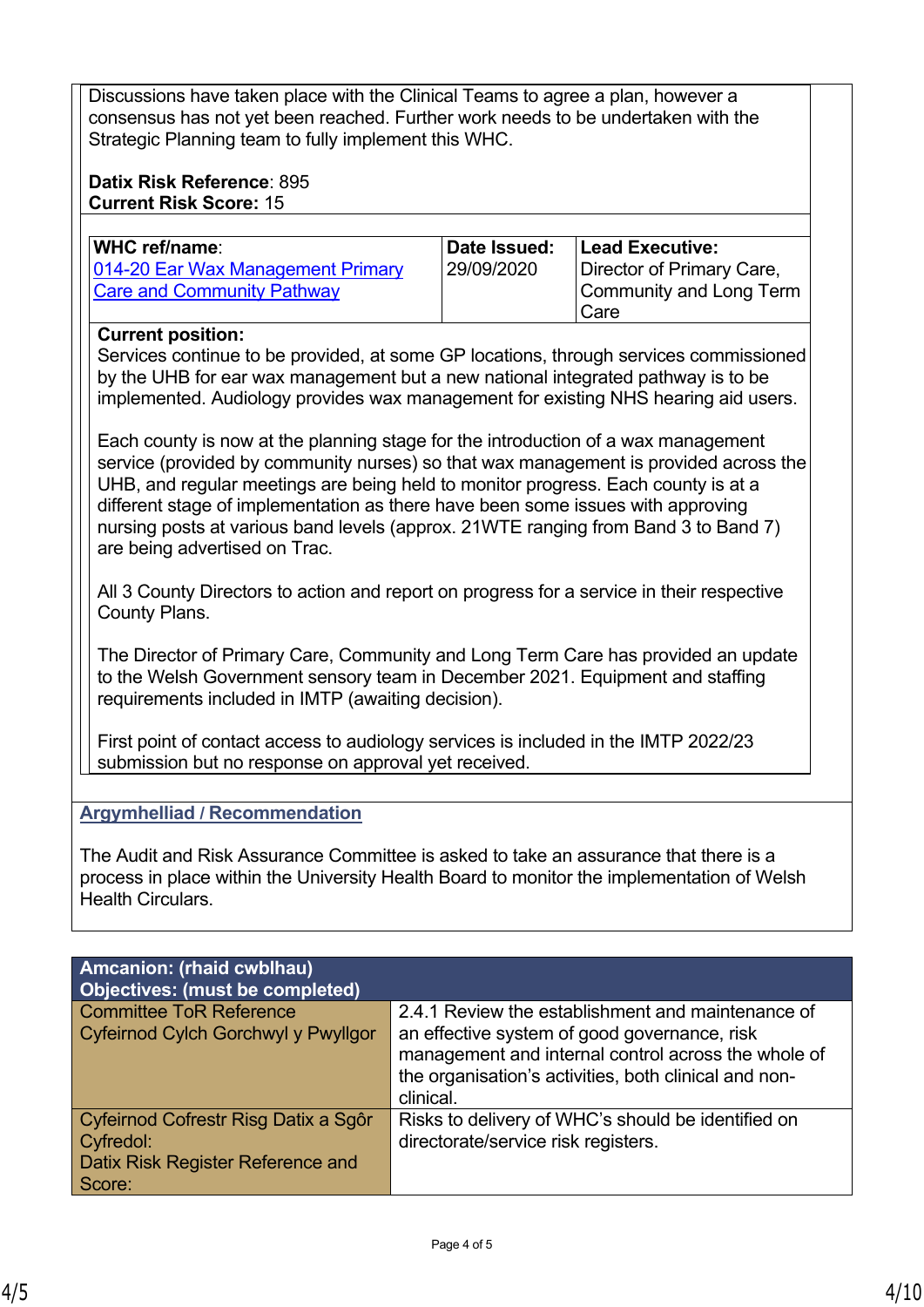| Safon(au) Gofal ac lechyd:<br>Health and Care Standard(s):                                                                                               | Governance, Leadership and Accountability |
|----------------------------------------------------------------------------------------------------------------------------------------------------------|-------------------------------------------|
| <b>Amcanion Strategol y BIP:</b><br><b>UHB Strategic Objectives:</b>                                                                                     | All Strategic Objectives are applicable   |
| <b>Amcanion Llesiant BIP:</b><br><b>UHB Well-being Objectives:</b><br><b>Hyperlink to HDdUHB Well-being</b><br><b>Objectives Annual Report 2018-2019</b> | 10. Not Applicable                        |

| <b>Gwybodaeth Ychwanegol:</b><br><b>Further Information:</b> |                                                  |
|--------------------------------------------------------------|--------------------------------------------------|
| Ar sail tystiolaeth:<br><b>Evidence Base:</b>                | <b>Welsh Health Circulars</b>                    |
|                                                              |                                                  |
| <b>Rhestr Termau:</b>                                        | <b>CMO</b> – Chief Medical Officer               |
| <b>Glossary of Terms:</b>                                    | <b>IMTP</b> – Integrated Medium Term Plan        |
|                                                              | <b>CNS</b> – Clinical Nurse Specialist           |
|                                                              | <b>SRC</b> – Sustainable Resources Committee     |
|                                                              | QSEC - Quality and Safety Experience Committee   |
|                                                              | SDODC - Strategic Development and Organisational |
|                                                              | <b>Development Committee</b>                     |
| Partïon / Pwyllgorau â ymgynhorwyd                           | Within report                                    |
| ymlaen llaw y Pwyllgor Archwilio a                           |                                                  |
| Sicrwydd Risg:                                               |                                                  |
| Parties / Committees consulted prior                         |                                                  |
| to Audit and Risk Assurance                                  |                                                  |
| Committee:                                                   |                                                  |

| <b>Effaith: (rhaid cwblhau)</b><br>Impact: (must be completed)    |                             |
|-------------------------------------------------------------------|-----------------------------|
| <b>Ariannol / Gwerth am Arian:</b><br><b>Financial / Service:</b> | Dependent on individual WHC |
| <b>Ansawdd / Gofal Claf:</b><br><b>Quality / Patient Care:</b>    | Dependent on individual WHC |
| <b>Gweithlu:</b><br><b>Workforce:</b>                             | Dependent on individual WHC |
| Risg:<br><b>Risk:</b>                                             | Dependent on individual WHC |
| <b>Cyfreithiol:</b><br>Legal:                                     | Dependent on individual WHC |
| <b>Enw Da:</b><br><b>Reputational:</b>                            | Dependent on individual WHC |
| <b>Gyfrinachedd:</b><br><b>Privacy:</b>                           | Dependent on individual WHC |
| Cydraddoldeb:<br><b>Equality:</b>                                 | Dependent on individual WHC |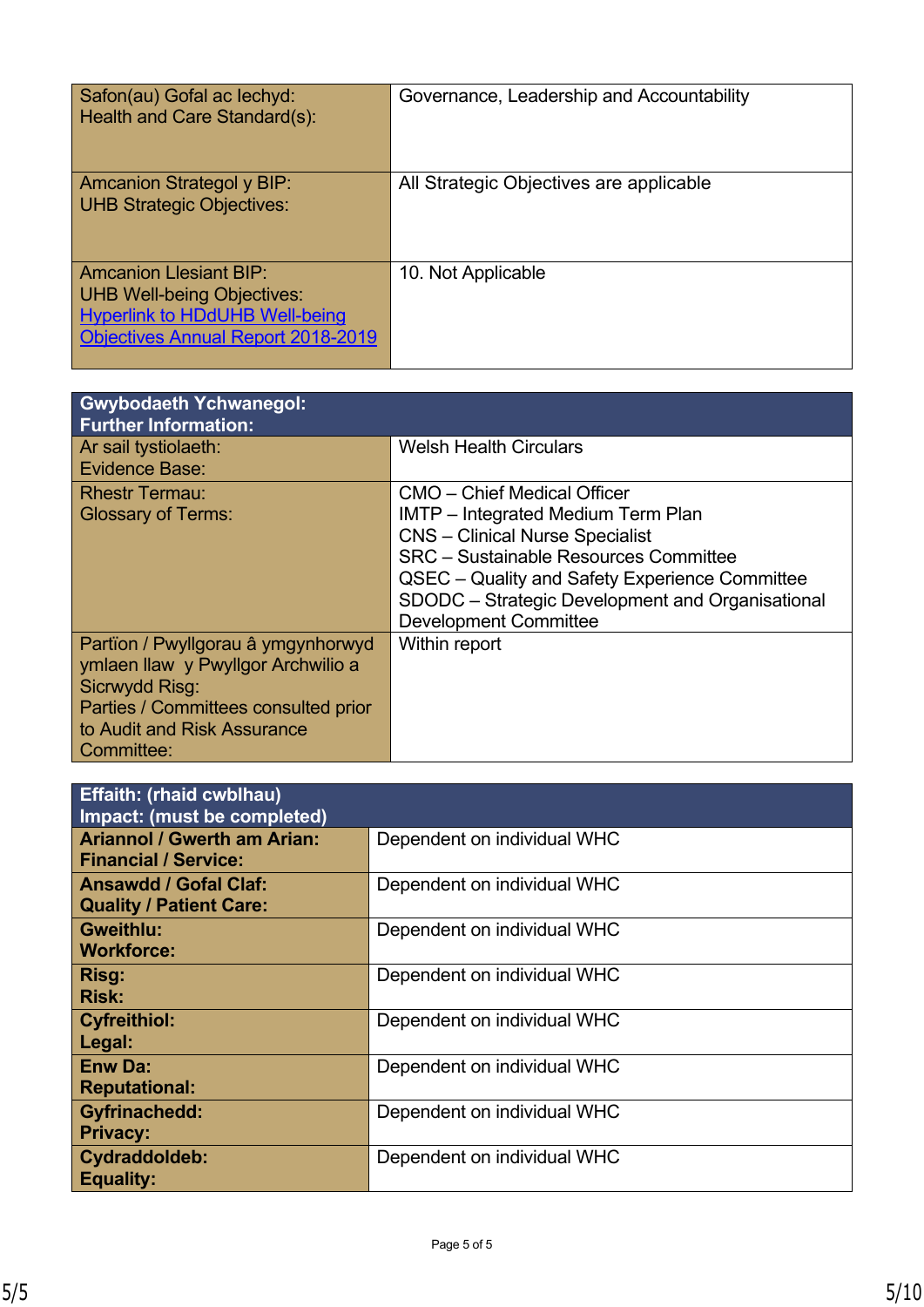| <b>WHC No</b> | Name of WHC                                                                                                             | Date Issued | ä             |                        | <b>Overarching Actions Required</b>                                                                                                                                                                                                                                                                                                                                                                                                                                                                                                                                                                                                                               | ead Director                       | Lead Office          | Date of Expiry / Revie                                 | Action required fro | <b>Action required</b>                                                               | ှိ ဗ<br>$\xi$ $\frac{1}{2}$<br> <br>  Status RAG/R - b<br> - Noodule | <b>Assurance</b><br>reporting | Progress update                                                                                                                                                                                                                                                                                                                                                                                                                                                                                                                                                                                                                                                                                                                                                                                                                                                                                                                                                                                                                                                                                                                                                                                                                                                                                                                                                                                                                                                                                                                          |
|---------------|-------------------------------------------------------------------------------------------------------------------------|-------------|---------------|------------------------|-------------------------------------------------------------------------------------------------------------------------------------------------------------------------------------------------------------------------------------------------------------------------------------------------------------------------------------------------------------------------------------------------------------------------------------------------------------------------------------------------------------------------------------------------------------------------------------------------------------------------------------------------------------------|------------------------------------|----------------------|--------------------------------------------------------|---------------------|--------------------------------------------------------------------------------------|----------------------------------------------------------------------|-------------------------------|------------------------------------------------------------------------------------------------------------------------------------------------------------------------------------------------------------------------------------------------------------------------------------------------------------------------------------------------------------------------------------------------------------------------------------------------------------------------------------------------------------------------------------------------------------------------------------------------------------------------------------------------------------------------------------------------------------------------------------------------------------------------------------------------------------------------------------------------------------------------------------------------------------------------------------------------------------------------------------------------------------------------------------------------------------------------------------------------------------------------------------------------------------------------------------------------------------------------------------------------------------------------------------------------------------------------------------------------------------------------------------------------------------------------------------------------------------------------------------------------------------------------------------------|
| $007 - 15$    | Update on the All Wales<br>position of the EDCIMS<br>(Emergency Department<br>Clinical Information<br>Management System | 30/03/2015  | පි<br>Complia |                        | To reiterate the position of the Minister for Health and<br>Social Services concerning the 'Once for Wales'<br>Implementation of the Emergency Department Clinical<br>Information System (EDCIMS) national programme.                                                                                                                                                                                                                                                                                                                                                                                                                                             | & Perform<br>Digital               | Anthony <sup>-</sup> | Ongoi                                                  | pro<br>ĕ            | pro<br>$\frac{5}{2}$                                                                 | mber                                                                 | <b>SRC</b>                    | EDCIMS has now passed the necessary testing phases, and is available to Health Boards to implement. A further request has been submitted by the<br>Head of Digital Programmes to Digital Health and Care Wales (DHCW) for the funding model and implementation plan for EDCIMS. Following the receipt<br>of the funding requirements, an agile digital business case will be developed and presented to the Agile Digital Business Group for consideration,<br>highlighting the needs of the service, ease of implementation, strategic fit, and overall affordability. Once considered by the Group a recommendation will<br>then be given to the Sustainability Resources Committee for approval.                                                                                                                                                                                                                                                                                                                                                                                                                                                                                                                                                                                                                                                                                                                                                                                                                                      |
| 049-15        | Operational Standards for Use 06/11/2015<br>of the NHS Number                                                           |             |               | and Safety<br>Quality: | To implement the NHS Number.                                                                                                                                                                                                                                                                                                                                                                                                                                                                                                                                                                                                                                      | Director of Finance                | Beynor<br>Gareth     | n Quality Initiative unt<br>Review through Information | provide<br>Ιğ       | 2018,<br>April<br>April<br>$\frac{1}{2}$ $\frac{1}{2}$<br>8 S<br>운호<br>яé,<br>9<br>훏 |                                                                      | SRC                           | NHS Number Completion is now being monitored on all the identified systems and reported regularly to IGSC. Progress has been slow since the last<br>update provided regarding making the relevant changes to the systems to comply with the Data Standards Change Notices (DSCN). Some information<br>asset owners have limited ability to change their respective system and methods of capture; work continues to support the Information Asset Owners that<br>do not fall under the National umbrella. Attempts are also being made to inform other potential Information Asset Owners to be aware of this when<br>procuring a new systems.<br>Where possible the 6 major NHS systems referenced in the DSCN now comply with the DSCN specification around uses and availability of the NHS<br>number. Some gaps do exist as part of the system functionality, these are being addressed through the national development programmes for each of the<br>systems where appropriate.<br>Local work has begun to address the other systems (not specifically referenced in the DSCN) as part of the Phase 3 work to ensure those systems also<br>use the NHS number in all ways laid out by the DSCN.<br>Work is continuing to improve the use of NHS Number within the Health Board. The Informatics Team have been supporting the Quality, Safety &<br>Experience Committee (QSEC), with providing advice to ensure that advice of using the NHS Number as a primary identified should be adopted by all<br>medical and nursing staff. |
| $022 - 16$    | Principles, Framework and<br>National Indicators: Adult In-<br><b>Patient Falls</b>                                     | 06/04/2016  | Com           | ΙŦ<br>Chief<br>ō       | Note and action requirements throughout this WHC<br>Chief Executives to respond to the reporting cycle set ou<br>Principles, Framework and National Indicators: Adult In-<br>Patient<br>Falls document<br>Identify an executive and clinical lead accountable for in-<br>natient<br>safety in relation to falls and falls prevention<br>· Identify and inform Welsh Government of the health<br>board/trust<br>forum responsible for ensuring the requirements of this<br>WHC are<br>implemented<br>· Health boards and trusts should send details of falls<br>leads and falls<br>fora to MajorHealthConditions@wales.gsi.gov.uk no later<br>than 31<br>May 2016. |                                    |                      | ≶                                                      | $\frac{5}{2}$       |                                                                                      |                                                                      | QSEC                          | Investment is required and has been articulated in the IMTP submission (2 CNS for GGH, 1 for PPH and 1 for WGH). There is very little mitigation if this<br>nvestment if not approved. The WHC can't be closed until this investment is made. If funding isn't forthcoming in 2022/23, this WHC will be reviewed in<br>March 2023.                                                                                                                                                                                                                                                                                                                                                                                                                                                                                                                                                                                                                                                                                                                                                                                                                                                                                                                                                                                                                                                                                                                                                                                                       |
| 046-16        | Quality Standards for Adult<br>Hearing Rehabilitation<br>Services 2016                                                  | 23/11/2016  | ã             |                        | Implementation of revised Quality Standards for Adult<br>Hearing Rehabilitation Standards and Assessment and<br>Audit Tool 2016 which replace all earlier versions                                                                                                                                                                                                                                                                                                                                                                                                                                                                                                | <sup>o</sup><br>$\bar{5}$<br>actor | గి<br>lane           | ⋚                                                      | Not pro             | £.<br>lent                                                                           | mber                                                                 | QSEC                          | An action plan has been implemented to address areas that the service scored either a 0 or a 1 for.<br>Actions required in the following areas have been implemented:<br>Accessing the service,<br>Communicating with patients<br>Implementing an Individual management Plan - except 5.d.3 (see below).<br>Skills / Expertise<br>Collaborative working - a Professional Collaborative Hearing Care group has been established (First meeting to take place 26/05/22).<br>The following areas have actions that are outstanding:<br>Clinical Effectiveness -<br>Service improvement. - standard 5.b.3 (Where identified and agreed in the IMTP that bilateral aids will best meet the patient's need. 2 aids are offered<br>and patients are supported to make an informed choice). Funding for Bilateral hearing aids forms part of the Scheduled Care IMTP (still awaiting final<br>approval from HB) an additional 4,000 hearing aids have been ordered (still awaiting delivery on 600 aids) which, if the IMTP is not approved, will be<br>issued to those patients with the greatest clinical need. The associated risk assessment (no.900) continues to be reviewed on a bimonthly basis until the<br>hearing aids are received.<br>Next audit point will be Autumn 2022.<br>There is an All Wales working Group discussing version 3 of the Quality Standards, which can include patients with cognitive issues, on which the service<br>has representation.                                                                     |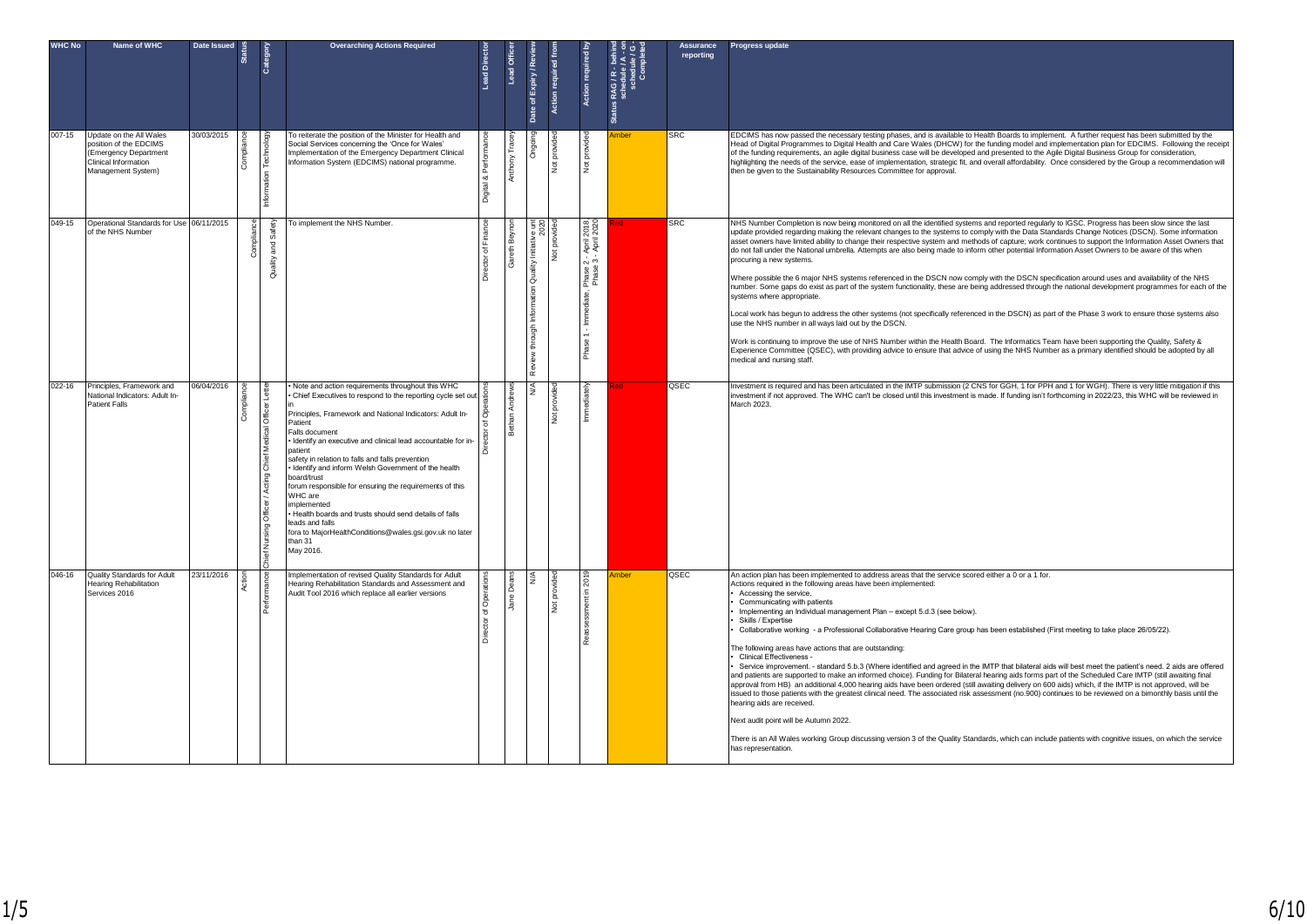| <b>WHC No</b> | Name of WHC                                                                                                     | Date Issued | tegary | <b>Overarching Actions Required</b>                                                                                                                                                                                                                                                                                                                                                                                                                                                                                                                                           | Lead Dire                                                                                                            | Lead Office        | Date of Expiry / Revie | Action required t         |                                                                       | ៓៎<br>Status RAG / R - beh<br>schedule / A -<br>ے ∢ | <b>Assurance</b><br>reporting | Progress update                                                                                                                                                                                                                                                                                                                                                                                                                                                                                                                                                                                                                                                                                                                                                                                                                                                                                                                                                                                                                                                                                                                                                                                                                                                                                                                                                                                                                                                                                                                                                                                                                                                                                                                                                                                                                                                                                                                                                                                                                                                                                                                                                                                                                                                     |
|---------------|-----------------------------------------------------------------------------------------------------------------|-------------|--------|-------------------------------------------------------------------------------------------------------------------------------------------------------------------------------------------------------------------------------------------------------------------------------------------------------------------------------------------------------------------------------------------------------------------------------------------------------------------------------------------------------------------------------------------------------------------------------|----------------------------------------------------------------------------------------------------------------------|--------------------|------------------------|---------------------------|-----------------------------------------------------------------------|-----------------------------------------------------|-------------------------------|---------------------------------------------------------------------------------------------------------------------------------------------------------------------------------------------------------------------------------------------------------------------------------------------------------------------------------------------------------------------------------------------------------------------------------------------------------------------------------------------------------------------------------------------------------------------------------------------------------------------------------------------------------------------------------------------------------------------------------------------------------------------------------------------------------------------------------------------------------------------------------------------------------------------------------------------------------------------------------------------------------------------------------------------------------------------------------------------------------------------------------------------------------------------------------------------------------------------------------------------------------------------------------------------------------------------------------------------------------------------------------------------------------------------------------------------------------------------------------------------------------------------------------------------------------------------------------------------------------------------------------------------------------------------------------------------------------------------------------------------------------------------------------------------------------------------------------------------------------------------------------------------------------------------------------------------------------------------------------------------------------------------------------------------------------------------------------------------------------------------------------------------------------------------------------------------------------------------------------------------------------------------|
| 048-17        | Attaining the WHO targets for<br>eliminating hepatitis (B and C)<br>as a significant threat to public<br>health | 16/10/2017  |        | Attain WHO target is a 90% reduction in incidence and<br>65% reduction in mortality due to hepatitis B & C by 2030<br>through 3 key measures. These elimination requirements<br>should be included in integrated medium term plans and<br>will be monitored through Joint Executive Team meetings<br>where health boards will be expected to report back on<br>progress.                                                                                                                                                                                                      | ৳                                                                                                                    | Michael<br>ă       |                        | pro<br>$\frac{5}{2}$      | date provided (however<br>monitored through JET)<br>ر و<br>پ<br>progr | mber                                                | QSEC                          | Progress received December 2021: Consultant in Public Health advised, progress undertaken to eliminate Hepatitis B & C is through engagement. All<br>Wales work is led by the professional Lead for Health Protection PHW. Lead clinician assigned to work on engagement locally, to ensure the patient<br>heeds are addressed<br>Whilst the National Strategic Group has not met due to COVID-19 the lead for the operational delivery within Hywel Dda UHB (Consultant<br>Gastroenterologist, PPH), who has followed up the relevant patients in clinic when time has permitted with respect to COVID-19.                                                                                                                                                                                                                                                                                                                                                                                                                                                                                                                                                                                                                                                                                                                                                                                                                                                                                                                                                                                                                                                                                                                                                                                                                                                                                                                                                                                                                                                                                                                                                                                                                                                         |
| 006-18        | Framework of Action for<br>Wales, 2017-2020                                                                     | 01/02/2018  |        | Integrated framework of care and support for people who<br>are D/deaf or living with hearing loss.                                                                                                                                                                                                                                                                                                                                                                                                                                                                            | & Health<br>es<br>৳                                                                                                  | Caroline           |                        | Not prov                  | ర్                                                                    |                                                     | QSEC                          | An update on the Hearing Well Project Board action plan was provided to WG in March 2022. All areas are being progressed and a considerable amount<br>s fully implemented but there are some areas that are awaiting outcomes from IMTP submission before they can be progressed any further. It is<br>anticipated that this Framework will be extended to 2023, however no formal confirmation obtained from WG to date.<br>Tinnitus:<br>Dual Room completed and taking referrals from ENT. GPs not yet advised that they can refer patients directly to Audiology (pending)<br>Staffing: all recruited, no current vacancies.<br>Facilities:<br>Cross Hands - service to have room at this location one developed<br>Audiology has expressed an interest in being involved in service provision at Pentre Awel (Llanelli Wellness Village).<br>Balance - new equipment partially delivered but waiting on high specification laptop (Global delay)<br>WHC: Ear Wax Management Primary Care and Community Pathway<br>SBAR/Business Case shared again (22/03/2022) with Primary Care Directors for Pembrokeshire. Carmarmethenshire and Ceredigion, SDM for Scheduled<br>Care and AoTH requesting funding for equipment and salaries using existing staff, which is still being considered. Was included in Audiology IMTP but<br>bushed down the list of the Scheduled Care IMTP (funding still not agreed).<br>Each county is now at the planning stage for the introduction of a wax management service (provided by community nurses) so that wax management is<br>provided across the HB. Regular meetings are now held (next meeting 13/04/2022) to monitor progress. Each county is at a different stage of implantation<br>as there have been some issues with approving post being advertised on Trac/Sway.<br>Director Primary Care has provided an update to Welsh Government sensory team in December 2021.<br>16 Audiology staff trained in micro suction to provide service to exisiting Audiology pateints. The remaining 4 Band 4 staff will be trained though pan-Wales<br>funding that has been secured.<br>HoS in discussion with head of School Nursing re: school entry Hearing screen service but progress is slow due to long term sickness. |
| 026-18        | Phase 2 - primary care quality 16/07/2018<br>and delivery measures                                              |             |        | From this financial year (2018-19), health boards, through<br>their clusters, should use their performance against these<br>measures to inform all plans<br>to adopt and adapt the transformational model for primary<br>and community care and monitor the impact of these<br>plans on the cluster population's health and wellbeing.                                                                                                                                                                                                                                        | Ξă<br>Comm<br>Term<br>ary Care, C<br>and Long<br>৳<br>ector                                                          | Rhian Bo           | Ongoi                  | g<br>ļğ                   | ర్                                                                    | mber                                                | QSEC                          | Assistant Director of Primary Care has suggested to the Assistant Director of Nursing Assurance & Safeguarding that the primary care quality and delivery<br>neasures should be used as part of the quality indicators within the new dashboard currently being established.<br>Heads of Primary Care (HOPC) have collated and supplied the information back on phase 1 measures to the Directors of Primary and Community Care<br>(DPCC). Phase 2a is reported on. Awaiting national update on Phase 2b from HOPC. National work is currently suspended due to COVID-19.<br>In April 2022 the Assistant Director of Primary Care confirmed no further progress has been made.                                                                                                                                                                                                                                                                                                                                                                                                                                                                                                                                                                                                                                                                                                                                                                                                                                                                                                                                                                                                                                                                                                                                                                                                                                                                                                                                                                                                                                                                                                                                                                                      |
| 030-18        | Sensory Loss Communication 28/09/2018<br>Needs (Accessible Information<br>Standard)                             |             |        | All relevant staff must be made aware of their<br>responsibilities for recording such information in order to<br>support individuals with information and/or communication<br>needs, which are related to or caused by sensory loss,<br>where those individuals are within the scope outlined in this<br>document with immediate effect.<br>.All systems in procurement, or for future procurement,<br>MUST comply with this Standard with immediate effect.<br>.All relevant actions must be taken in order to comply with<br>the Implementation Plan with immediate effect. | ler<br>Care<br>r of Pr<br>Term (<br>irector<br>Long 1<br>n<br>and I<br>Public Health<br>Community<br>tor of<br>Care, | <b>Bo</b><br>Rhian |                        | pro<br>$\rm \overline{P}$ | Immed                                                                 | mber                                                | QSEC                          | Assistant Director of Primary Care will progress the action for this in view of Primary Care detail. Practices have the facility to record information on<br>communication needs etc. on their GP clinical systems but feedback from the 3 Counties Practice managers/Health Board meeting is that patients have<br>found the questionnaire too complicated and few have been completed.<br>Head of Partnerships, Diversity and Inclusion confirmed in July 2021 that the Diversity and Inclusion team has continued to support teams across the Health<br>Board, to ensure that the communication needs are met, for those with sensory loss. In April 2022 the Head of Partnerships, Diversity and Inclusion and<br>Assistant Director of Primary Care confirmed there is no further progress.                                                                                                                                                                                                                                                                                                                                                                                                                                                                                                                                                                                                                                                                                                                                                                                                                                                                                                                                                                                                                                                                                                                                                                                                                                                                                                                                                                                                                                                                    |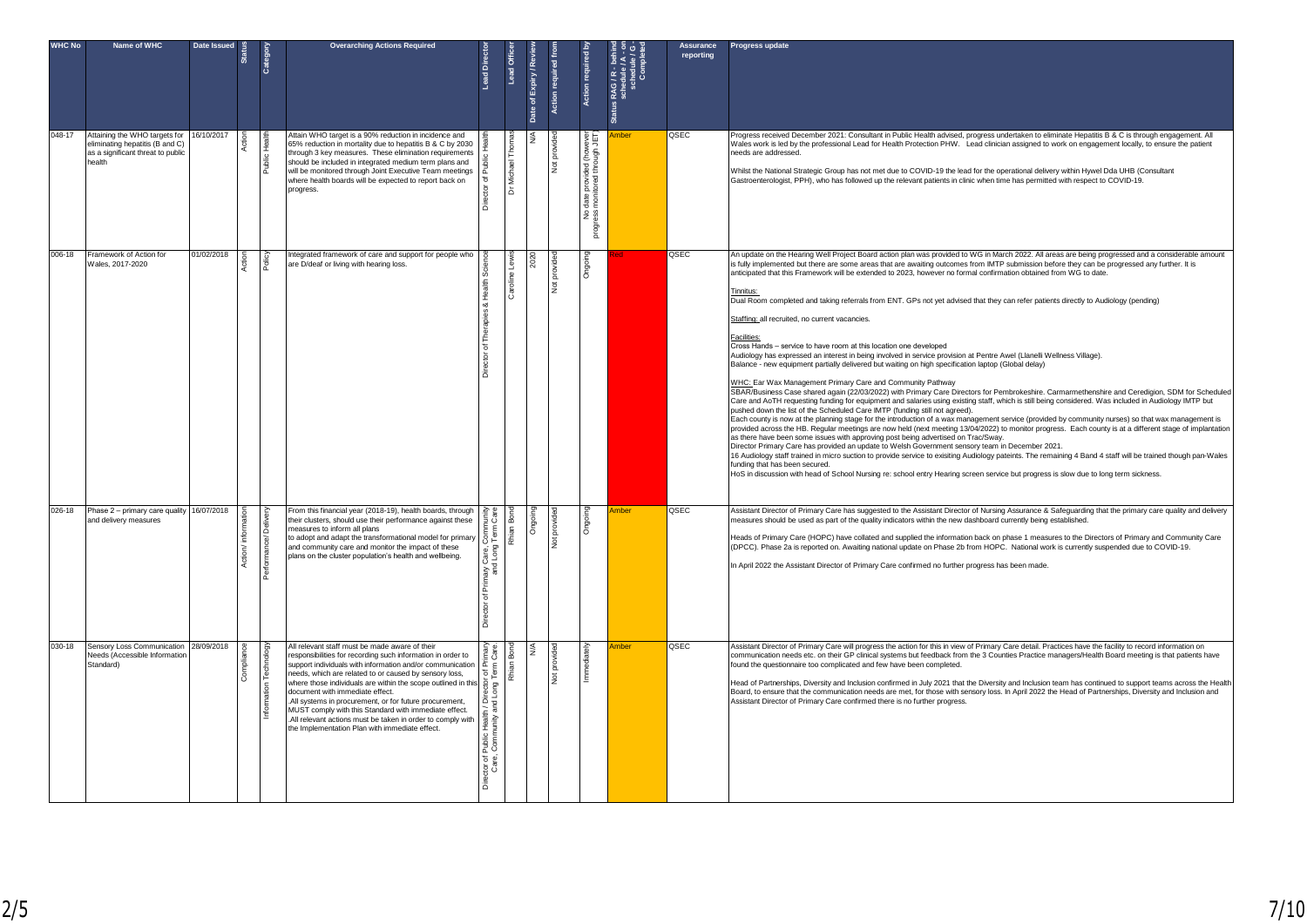| <b>WHC No</b> | Name of WHC                                                                                                                                  | Date Issued |                          |           | <b>Overarching Actions Required</b>                                                                                                                                                                                                                                                                                                                                                                                                                                        | å<br>$-ead$                                                                                     | Lead Office         | Date of Expiry / Revier | Action required fr |               | A - on<br>Jle / G -<br>s RAG / R - behir<br>schedule / A - c<br><b>Status</b> | <b>Assurance</b><br>reporting | Progress update                                                                                                                                                                                                                                                                                                                                                                                                                                                                                                                                                                                                                                                                                                                                                                                                                                                                                                                                                                                                                                                                                                                                                                                                                                                                                                                                                                                                                                                                                                                                                                                                                                                                                                                                                                                                                                                                                                                                                                                                                                                                                                                                                                                                                                                                                                                                                                                                                                                                                                                                                    |
|---------------|----------------------------------------------------------------------------------------------------------------------------------------------|-------------|--------------------------|-----------|----------------------------------------------------------------------------------------------------------------------------------------------------------------------------------------------------------------------------------------------------------------------------------------------------------------------------------------------------------------------------------------------------------------------------------------------------------------------------|-------------------------------------------------------------------------------------------------|---------------------|-------------------------|--------------------|---------------|-------------------------------------------------------------------------------|-------------------------------|--------------------------------------------------------------------------------------------------------------------------------------------------------------------------------------------------------------------------------------------------------------------------------------------------------------------------------------------------------------------------------------------------------------------------------------------------------------------------------------------------------------------------------------------------------------------------------------------------------------------------------------------------------------------------------------------------------------------------------------------------------------------------------------------------------------------------------------------------------------------------------------------------------------------------------------------------------------------------------------------------------------------------------------------------------------------------------------------------------------------------------------------------------------------------------------------------------------------------------------------------------------------------------------------------------------------------------------------------------------------------------------------------------------------------------------------------------------------------------------------------------------------------------------------------------------------------------------------------------------------------------------------------------------------------------------------------------------------------------------------------------------------------------------------------------------------------------------------------------------------------------------------------------------------------------------------------------------------------------------------------------------------------------------------------------------------------------------------------------------------------------------------------------------------------------------------------------------------------------------------------------------------------------------------------------------------------------------------------------------------------------------------------------------------------------------------------------------------------------------------------------------------------------------------------------------------|
| 033-18        | Airborne Isolation Room<br>Requirements                                                                                                      | 25/07/2018  |                          | & Sa<br>首 | Working group's recommendations for airborne isolation,<br>and organisations are expected to develop risk based<br>plans to meet these requirements. In some areas this will<br>require further investment and this now needs to be<br>quantified and will need to be included in future IMTPs.                                                                                                                                                                            | õ<br>ģ,<br>$\overline{\circ}$                                                                   | Sharon <sup>1</sup> | $Jul-19$                | prov               | $\frac{a}{2}$ |                                                                               | QSEC                          | The Short life working groups initial recommendations now need to be reviewed by the service to agree best location for facility as, clinical teams do not<br>deem this to be critical care in BGH.<br>Agreement to draft further options appraisal for discussion at the Ventilation Group prior to the Executive Team scheduled for Quarter 1 2022/23.<br>The remedial work to the two Positive Pressure Ventilation Lobby rooms (PPVL) facilities in A&E BGH and Critical Care GGH is now complete. The<br>installation of the Bioquell Isolation Rooms (semi-permanent isolation pods) in Critical Care across the UHB has taken Critical Care to 50% siderooms,<br>increasing single room capacity (albeit not negative pressure)<br>Air Purifiers have been purchased and are in place across the UHB.<br>Conversations have taken place with the Clinical Teams to agree a plan, however a consensus has not yet been reached. Further work needs to be<br>undertaken with the Strategic Planning team to fully implement this WHC.                                                                                                                                                                                                                                                                                                                                                                                                                                                                                                                                                                                                                                                                                                                                                                                                                                                                                                                                                                                                                                                                                                                                                                                                                                                                                                                                                                                                                                                                                                                         |
| $011 - 19$    | Implementing<br>recommendations of the<br>review of sexual health<br>services - action to date and<br>next steps                             | 05/03/2019  |                          |           | It is almost one year since Public Health Wales published<br>A Review of Sexual Health Services in Wales which<br>included a number of recommendations that if<br>implemented would improve both patient and professional<br>experience. This WHC requests the UHB contribution to<br>the implementation of the recommendations and provides<br>an update on progress to date on those areas for which<br>the UHB do not necessarily have direct ownership/<br>leadership. | ৳                                                                                               | Vichael<br>ă        | ⋚                       |                    |               | mber                                                                          | QSEC                          | Service improvements have progressed as planned in the Ceredigion locality, but the Sexual Health Hub in Carmarthen has not progressed as planned due<br>to COVID-19. The Hywel Dda Sexual Health Services Working Group is reconvening in May 2022 to review the Health Needs Assessment and also plan a<br>new model of delivery for Pembrokeshire in a similar manner to that currently provided in Ceredigion, and shortly in Carmarthenshire.                                                                                                                                                                                                                                                                                                                                                                                                                                                                                                                                                                                                                                                                                                                                                                                                                                                                                                                                                                                                                                                                                                                                                                                                                                                                                                                                                                                                                                                                                                                                                                                                                                                                                                                                                                                                                                                                                                                                                                                                                                                                                                                 |
| $017 - 19$    | Living with persistent pain in<br>Wales guidance                                                                                             | 07/05/2019  | $\widetilde{\mathsf{s}}$ | onal<br>å | Guidance for NHS staff relating<br>to persistent pain.                                                                                                                                                                                                                                                                                                                                                                                                                     | & Health Sci<br>$\overline{\sigma}$                                                             | Ffion John          | ē                       | $\frac{5}{5}$      |               | mber                                                                          | QSEC                          | Since September 2020 we have delivered 22 programmes virtually. These have been offered to 711 patients and 441 of these opted in to attend (62% of<br>those offered). Of those who originally opted in, 326 have completed the PMP = 74%. The retention to completion rate of all virtual PMPs has been over<br>90% consistently. The next 5 virtual PMPs will begin in January 2022 and 250 people have been invited to attend those. We are reporting positive<br>outcomes comparable with F2F PMPs, but continue to recognise the need for F2F for some patient cohorts which we are unable to offer at present due to<br>covid restrictions. We have developed, in partnership with OSP Healthcare digital company and with the support of the Bevan Commission and TriTech, a<br>bilingual e-PMP. We have full ethical approval to undertake and evaluate this e-PMP as a research project within Hywel Dda UHB and aim to address if a<br>digital Pain Management Programme acceptable and does it have potential to improve people living with persistent pain's understanding of pain, increase<br>their self-efficacy and confidence to self-manage their pain more effectively? Pain Primary Care post in North Ceredigion Cluster has been operational<br>since June 2021 and a VBHC service evaluation will be undertaken regarding this post. This is in keeping with increasing access to pain services as early<br>as possible, which is indicated in all national quidelines. There is also a collaboration with PKB to evaluate the usefulness of having a single access patient-<br>held portal for people living with Pain, this study is scheduled to begin in February 2022. This service offers a collaborative approach across sectors -<br>Primary Care, Secondary Care, Community services and third sector organisations. We hope to demonstrate that with increased, timely support in PC,<br>people will not require as many investigations, GP time, or onward referral to secondary care services. Amman Gwendraeth GP cluster have also agreed<br>to fund and in-house MDT Pain Service in their cluster for 3 years. 4 posts have been funded, again following the advice and ethos around enabling timely<br>access to specialised services as required. This service will hopefully become operational by mid 2022, recruitment pending. Clinical Psychologist represent<br>the HB on various WG 'recovery' advisory groups - including the Persistent Pain group, and supporting people on the Orthopaedic W/L advisory group. |
| 032-19        | Sensory Loss Communication<br><b>Needs (Accessible Information</b><br>Standard) - of parents and<br>carers of patients and service<br>users. | 20/09/2019  |                          | Governa   | In December 2018, a Welsh Health Circular (WHC (2018)<br>30) was issued on the new data standard, which is<br>required as a key enabler to ensure effective capture and<br>communication of sensory loss communication and<br>information needs between healthcare professionals in<br>Wales. This is a follow up/awareness to the previous<br>WHC with a hand out on how to record the<br>communication needs for these patients.                                         | Care<br>irector of Pri<br>Long Term (<br>n/Dii<br>and L<br>동<br>이후<br>무료<br>ಿಕ<br>ర లే<br>ల్ డే | Rhian               | ≶                       |                    |               | mber                                                                          | QSEC                          | Assistant Director of Primary Care will progress the action for this in view of Primary Care detail, but Director of Partnerships and Corporate Services<br>retains responsibility for Sensory Loss more broadly. Practices have the facility to record information on communication needs etc. on their GP clinical<br>systems but feedback from the 3 Counties Practice managers/Health Board meeting is that patients have found the questionnaire too complicated and few<br>ave been completed.<br>Head of Partnerships, Diversity and Inclusion confirmed in July 2021 that the Diversity and Inclusion team has continued to support teams across the Health<br>Board, to ensure that the communication needs are met, for those with sensory loss. In April 2022 the Head of Partnerships, Diversity and Inclusion and the<br>Assistant Director of Primary Care confirmed there is no further progress.                                                                                                                                                                                                                                                                                                                                                                                                                                                                                                                                                                                                                                                                                                                                                                                                                                                                                                                                                                                                                                                                                                                                                                                                                                                                                                                                                                                                                                                                                                                                                                                                                                                   |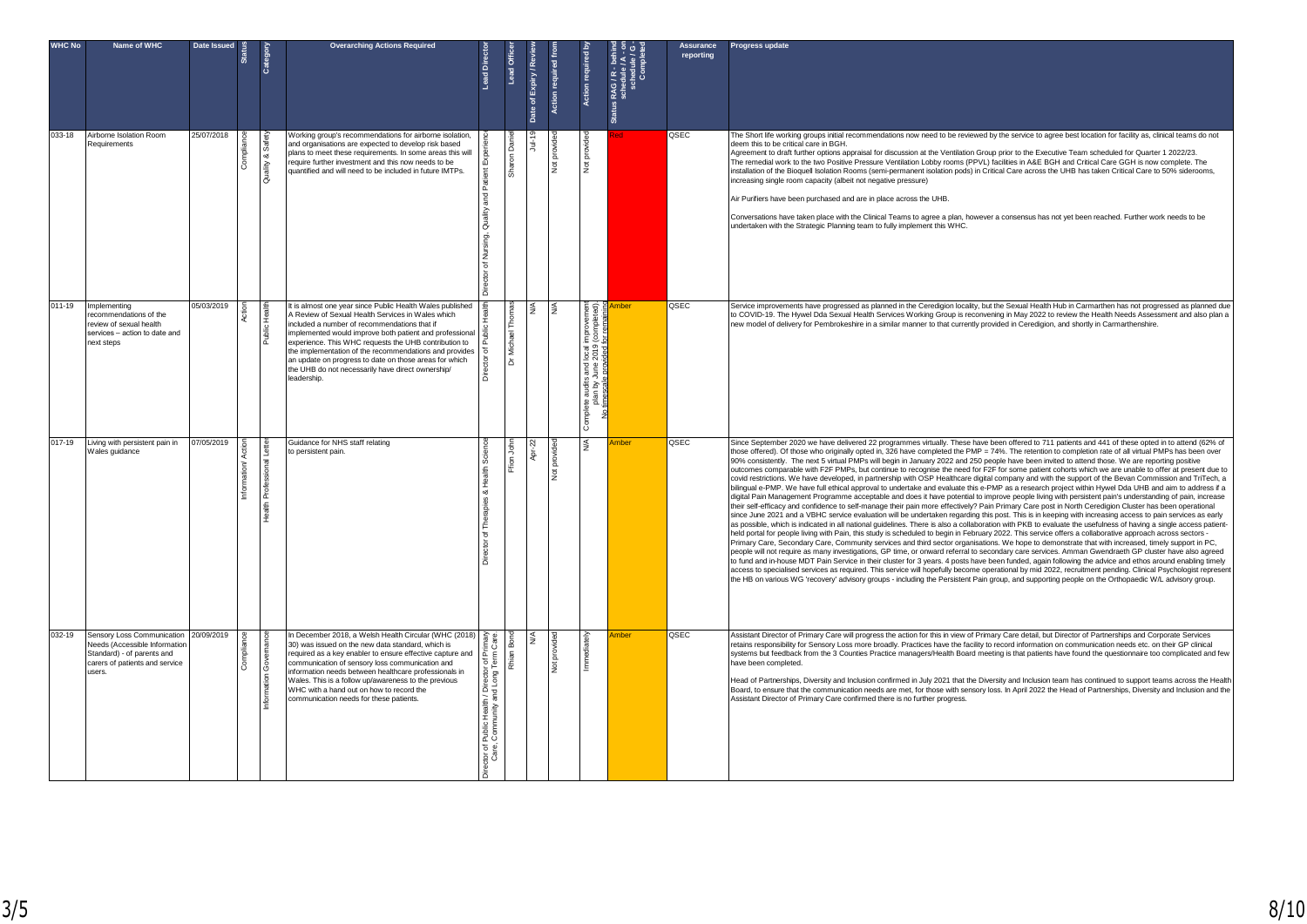| <b>WHC No</b> | Name of WHC                                                                                                                    | Date Issued | ீ<br>ö        | Category                            | <b>Overarching Actions Required</b>                                                                                                                                                                                                                                                             | ă<br>ead                                                                        | Lead Office                         | Expiry / Revie<br>Date of | n required fr        |            | ie / G<br>- Status RAG / R - beh<br>- Schedule / A | Assurance<br>reporting | Progress update                                                                                                                                                                                                                                                                                                                                                                                                                                                                                                                                                                                                                                                                                                                                                                                                                                                                                                                                                                                                                                                                                                                                                                                                                                  |
|---------------|--------------------------------------------------------------------------------------------------------------------------------|-------------|---------------|-------------------------------------|-------------------------------------------------------------------------------------------------------------------------------------------------------------------------------------------------------------------------------------------------------------------------------------------------|---------------------------------------------------------------------------------|-------------------------------------|---------------------------|----------------------|------------|----------------------------------------------------|------------------------|--------------------------------------------------------------------------------------------------------------------------------------------------------------------------------------------------------------------------------------------------------------------------------------------------------------------------------------------------------------------------------------------------------------------------------------------------------------------------------------------------------------------------------------------------------------------------------------------------------------------------------------------------------------------------------------------------------------------------------------------------------------------------------------------------------------------------------------------------------------------------------------------------------------------------------------------------------------------------------------------------------------------------------------------------------------------------------------------------------------------------------------------------------------------------------------------------------------------------------------------------|
| $014 - 20$    | Ear Wax Management<br>Primary Care and Community<br>Pathway                                                                    | 29/09/2020  |               |                                     | To implement the recommendations of the Wax<br>Management Task and Finish Group as included in the<br><b>WHC</b>                                                                                                                                                                                | , Community and<br>Long Term Care<br>ξ<br>ъ                                     | Jane De                             |                           | SHR                  | 10/01/2021 |                                                    | QSEC                   | Services continue to be provided, at some GP locations, through services commissioned by the UHB for ear wax management but a new national<br>integrated pathway is to be implemented. Audiology provides wax management for existing NHS hearing aid users.<br>Each county is now at the planning stage for the introduction of a wax management service (provided by community nurses) so that wax management is<br>provided across the UHB, and regular meetings are being held to monitor progress. Each county is at a different stage of implementation as there have<br>been some issues with approving nursing posts at various band levels (approx. 21WTE ranging from Band 3 to Band 7) are being advertised on Trac.<br>All 3 County Directors to action and report on progress for a service in their respective County Plans.<br>The Director of Primary Care, Community and Long Term Care has provided an update to the Welsh Government sensory team in December 2021.<br>Equipment and staffing requirements included in IMTP (awaiting decision).<br>First point of contact access to audiology services is included in the IMTP 22/23 submission but no response on approval yet received.                                    |
| 018-20        | Last Person Standing                                                                                                           | 01/10/2020  | 5<br>Informat | very / Esta<br>/ Deli<br>erformance | In the short term, it was jointly recognised that there is a<br>need to address Last Person Standing (LPS) for<br>individuals who are experiencing an immediate threat to<br>the continued viability of their practice.                                                                         | Care,<br>Care<br>ector of Primary C<br>y and Long Term (<br>Dire<br>Siriy<br>ලි | wen Rich<br>∂<br>C⊜i                | ŏ                         | PL <sub>0</sub><br>ş | δ          | mber                                               | QSEC                   | n March 2021 there was no update due to Covid-19. As of April 2022 no further progress has been made.<br>Further clarification to be sought on what is required to be implemented to allow this WHC to be noted as green (completed).                                                                                                                                                                                                                                                                                                                                                                                                                                                                                                                                                                                                                                                                                                                                                                                                                                                                                                                                                                                                            |
| 009-21        | School Entry Hearing<br>Screening pathway                                                                                      | 25/03/2021  | ξ             | Pol                                 | Health Boards should begin implementation of the new<br>pathway as soon as possible and seek full implementation<br>by April 2022. Welsh Government wish for health boards<br>to follow the recommendations below and be able to<br>provide updates at three monthly intervals from April 2021. | ৳<br>ē<br>ā                                                                     | Barbara Mor                         | 01/09                     |                      |            | mber                                               | QSEC                   | Audiology has met with SDM Senior nurse school Nursing and childhood Immunisations to discuss the WHC. This has been escalated to GM (scheduled<br>care), who is considering options within SBAR/Business Case. This is Included in the IMTP, currently awaiting outcome.<br>Updates are reported to WG from Head of Audiology as requested.                                                                                                                                                                                                                                                                                                                                                                                                                                                                                                                                                                                                                                                                                                                                                                                                                                                                                                     |
| 022-21        | Publication of the Quality and<br>Safety Framework                                                                             | 17/09/2021  |               | S <sub>a</sub><br>and<br>Quality    | We have published the Quality and Safety Framework for<br>NHS staff.                                                                                                                                                                                                                            | Quality<br>Experies<br>of Nursing, 0<br>rector<br>å                             | 5<br>Cathie                         |                           | g<br>ş               | ā          | nber                                               | QSEC                   | An initial assessment of the Quality and Safety Framework has been undertaken and an action plan is being formulated for the implementation of actions to<br>be undertaken by the UHB. Several of the actions are linked to the Health and Social Care (Quality and Engagement) (Wales) Act, with particular<br>emphasis on the duties of quality and candour, which come into force from April 2023. The Framework also links with the Quality Management System<br>(QMS) Strategic Framework and its enabler Improving Together.                                                                                                                                                                                                                                                                                                                                                                                                                                                                                                                                                                                                                                                                                                               |
| $024 - 21$    | NHS Wales' contribution<br>owards a net-zero Public<br>Sector by 2030:<br>NHS Wales Decarbonisation<br>Strategic Delivery Plan | 08/09/2021  |               |                                     | Circular to NHS organisations on how they can help<br>achieve our goal of net zero public sector carbon<br>emissions.                                                                                                                                                                           | Development<br>ational Plannin<br>of Strategic I<br>ector<br>utive              | Paul Williams/Terri Sha             |                           | pro<br>ğ             | Immed      | <u>mber</u>                                        | <b>SRC</b>             | To develop by first quarter 2022/23 develop and endorse a strategic roadmap to respond to the Welsh Government ambition for NHS Wales to contribute<br>towards a public sector wide net zero target by 2030. The overall aim will be to reduce the Health Board's carbon footprint to support the wider public<br>sector ambition to address the climate emergency.<br>T&F Group established to develop and progress a programme of work. Working with the wider public sector groups and other focus groups to progress<br>this agenda.<br>Carbon Trust Stage 1 report completed / Stage 2 report commissioned for completion by 31st March 2022. The aim to develop high level strategic action<br>plans to deliver on the WG strategy aspirations.<br>An update on implementation is to be provided to the Public Board by end of Q1 2022/23. This links to Planning Objective 6G, which has been revised and<br>will be reported to Public Board in March 2022.<br>Key barrier / risks identified & monitored via established the T&F risk register. An overarching risk is being written for adding to Datix.<br>larification to be sought from lead officers to establish what is required to be achieved to note this WHC as implemented. |
| $025 - 21$    | Carpal Tunnel Syndrome<br>Pathway                                                                                              | 15/09/2021  |               |                                     | Guidance for health boards and trusts on a standardised<br>pathway for the management of carpal tunnel syndrome.                                                                                                                                                                                | ector of<br>ā                                                                   | secondary<br>eleme<br>$E$ nnis<br>듦 | $\approx$                 | ă<br>$\frac{1}{2}$   | ę          | mber                                               | QSEC                   | January 2022 update: Secondary Care are scheduling a meeting with primary care leads to discuss the implementation of this WHC and formulate a<br>development plan that outlines the transition to the new CTS Pathway. Secondary Care already practice according to this pathway, however discussions<br>are required with primary care to ensure they fully understand the requirements.<br>No progress update received March 2022 due to operational pressures.                                                                                                                                                                                                                                                                                                                                                                                                                                                                                                                                                                                                                                                                                                                                                                               |